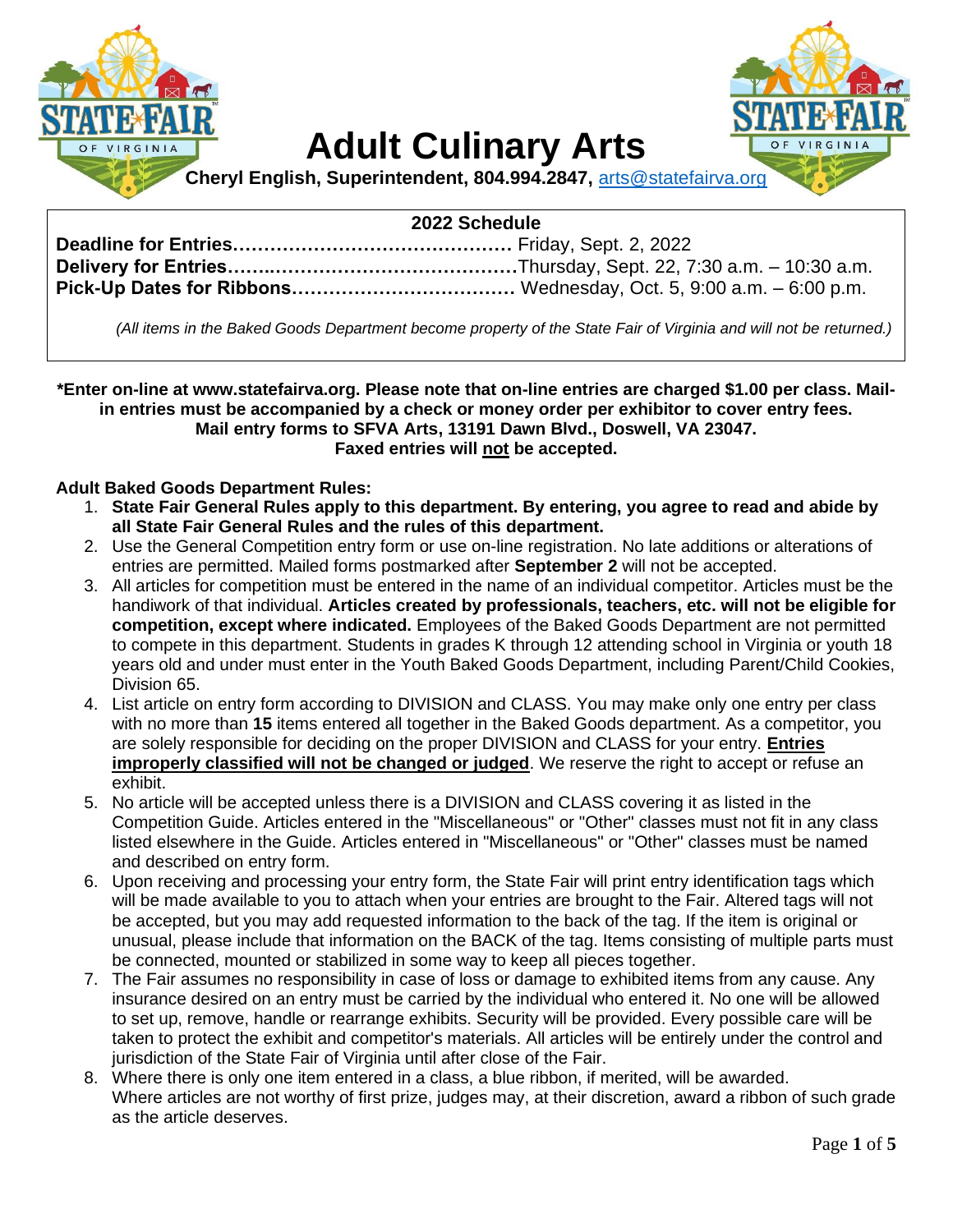9. Entries that do not receive a ribbon will not be displayed if space does not permit. **All items become property of the State Fair of Virginia and will not be returned after the Fair.**

#### **Again, no Baked Goods entries will be returned but ribbons will be available during pickup. NOTE:** Baked goods and candies must be brought to the **Arts Hall** on **Thursday, September 22, between 7:30 a.m. and 10:30 a.m.**

- All entries, except cakes, must be put in clear zipper lock plastic bags. All entries must be placed on non-returnable plates. Cardboard base for cakes must not exceed 13 inches square. Whole cakes and pies are required for judging.
- Decorated cakes to be judged on decorations only so forms may be used. Cakes are to be on cardboard base or disposable plate not to exceed 13 inches square. Cakes not to exceed 18" tall, including decorations.
- All baked goods become the property of the State Fair of Virginia and will not be returned.

### **Division 79: YEAST**

**Awards 1st 2nd 3rd Each Class \$5 Ribbon Ribbon Best of Section: Rosette Class**  7901 Bread, White—Loaf 7902 Bread, Wheat or Other, Loaf 7903 Dinner Rolls, 1/2 dozen 7905 Savory Bread

7906 Freeform or Rustic Bread

### **Division 81: QUICK BREADS**

**Awards 1st 2nd 3rd Each Class \$5 Ribbon Ribbon Best of Section: Rosette Class**  8101 Fruit or Vegetable Bread 8102 Coffee Cake 8103 Scones 8104 Muffins 8105 One Dozen Biscuits

**NOTE: STATE FAIR SPECIAL COOKIE COMPETITION** *Parent/Child, Grandparent/ Grandchild, Guardian/Child* **\*NOW ENTER IN YOUTH BAKED GOODS -Division 65.**

### **Division 83: CAKES**

*(No Refrigerated Cakes)* **Awards 1st 2nd 3rd Each Class \$5 \$3 Ribbon Greatest State Fair Cake\*: Rosette and \$35 sponsored by Homemades By Suzanne** *\*Chosen from Blue Ribbon Winners in Section 83* **Class** 8302 Pound Cake (iced or uniced) 8303 Fruit or Vegetable Cake (Apple, Pumpkin, etc) 8304 Chocolate Cake – Any kind 8306 Vanilla Cupcake (half dozen) 8307 Miscellaneous 8315 Mermaid or Unicorn Cake

### **Division 84: DECORATED CAKES**

**Awards 1st 2nd 3rd Each Class \$5 \$3 Ribbon Best of Section: Rosette**

#### **Class**

8402 Holiday Cake 8404 Special Occasion 8405 Other Decorated Cakes 8406 Decorated Cupcakes (half dozen) 8407 Decorated Cookies (half dozen)

### **Division 85: CANDY**

Each entry must be at least one-half pound or six pieces on small disposable plate with entry tag securely attached to base. Place plate inside zip top plastic bag. **Awards 1st 2nd 3rd Each Class \$5 Ribbon Ribbon Best of Section: Rosette Class**  8501 Brittle, any flavor 8505 Fudge, any flavor 8506 Toffee, any flavor 8507 Caramels 8508 Any Other Candy (please describe)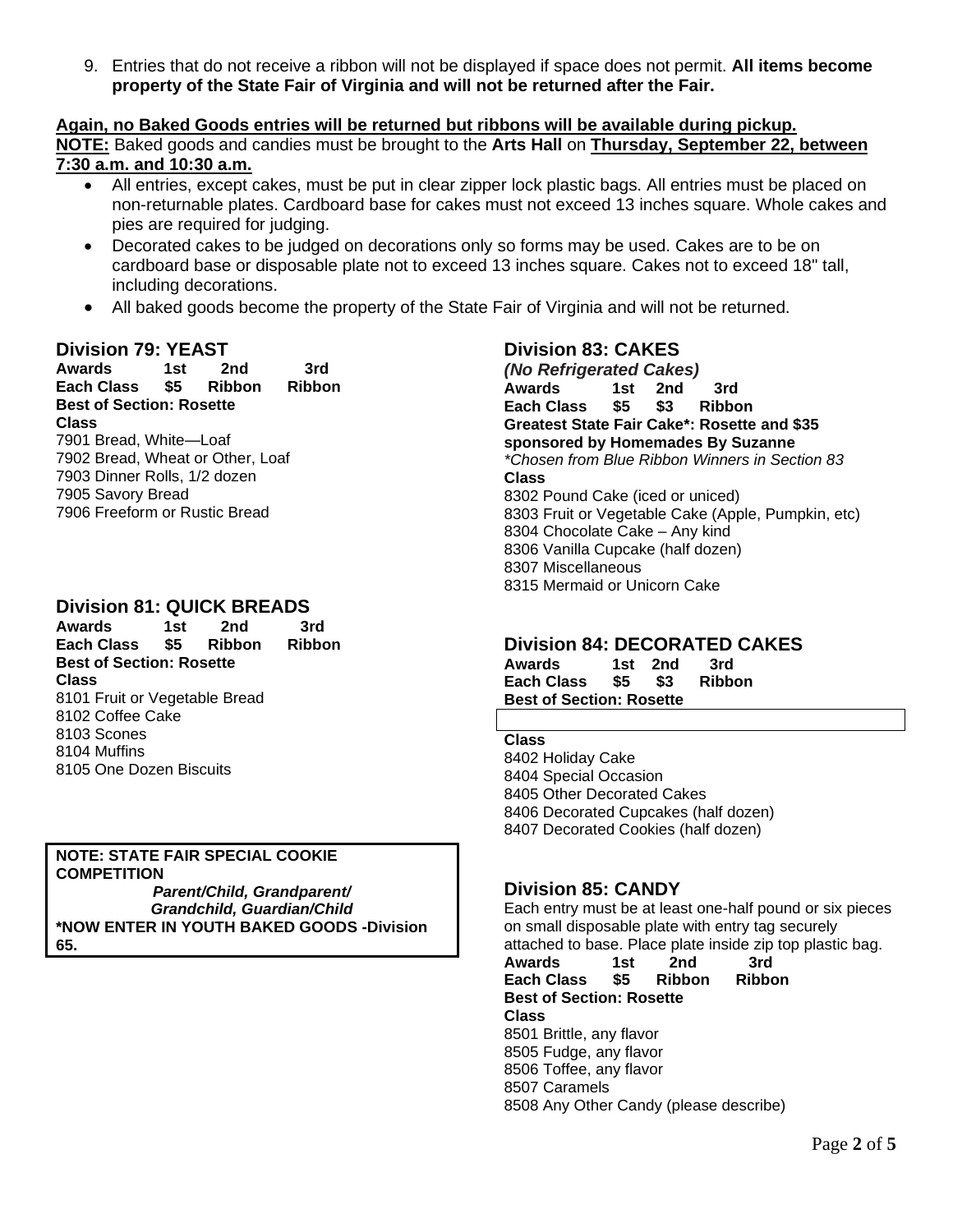## **Division 86: COOKIES**

(1/2 dozen each) Must be on paper plate with entry tags securely attached to base. Cookies and plate inserted in zip top plastic bag.

**Awards 1st 2nd 3rd Each Class \$5 Ribbon Ribbon Best of Section: Rosette Class** 

8601 Brownies – Any kind 8603 Fruit Cookie 8604 Family Favorite Cookie 8606 Sugar Cookie – Any Kind 8607 Spice Cookie 8608 Chocolate Chip - Any kind 8609 Nut Butter or Nut Cookies

## **Division 89: HONEY COOKERY**

Awards 1<sup>st</sup><br>Each Class \$5  **2nd 3rd Each Class \$5 Ribbon Ribbon Best of Section: Rosette \*** Entries must be made using only 100% HONEY for sweetening Please list ingredients with entry **Class**  8902 Cake 8903 Candy 8904 Pie 8905 Cookies 8906 Bread

## **Division 91: GLUTEN-FREE**<br>Awards 1st 2nd 3<sup>rd</sup>

**Awards 1st 2nd 3rd Each Class \$5 Ribbon Ribbon Best of Section: Rosette**

**\*Please list ingredients with entry**

**Class 9101 Quick Breads 9102 Pie 9103 Cookies 9104 Biscuits 9105 Bars or Brownies 9106 Cakes**

**Division 93: PIES (all crusts must be homemade) Awards 1st 2nd 3rd Each Class \$5 Ribbon Ribbon Greatest State Fair Pie\*: Rosette and \$35 Sponsored by Homemades By Suzanne** *\*Chosen from Blue Ribbon Winners in Section 93* **Class**  9301 Family Favorite Pie 9302 Fruit Pie (Any Fruits) 9303 Vegetable Pie 9304 Chess Pie 9306 Chocolate Pie – Any kind 9307 Nut Pie 9308 Cheesecake Pie 9310 Savory pie *No refrigerated pies accepted – class 9308 only exception.*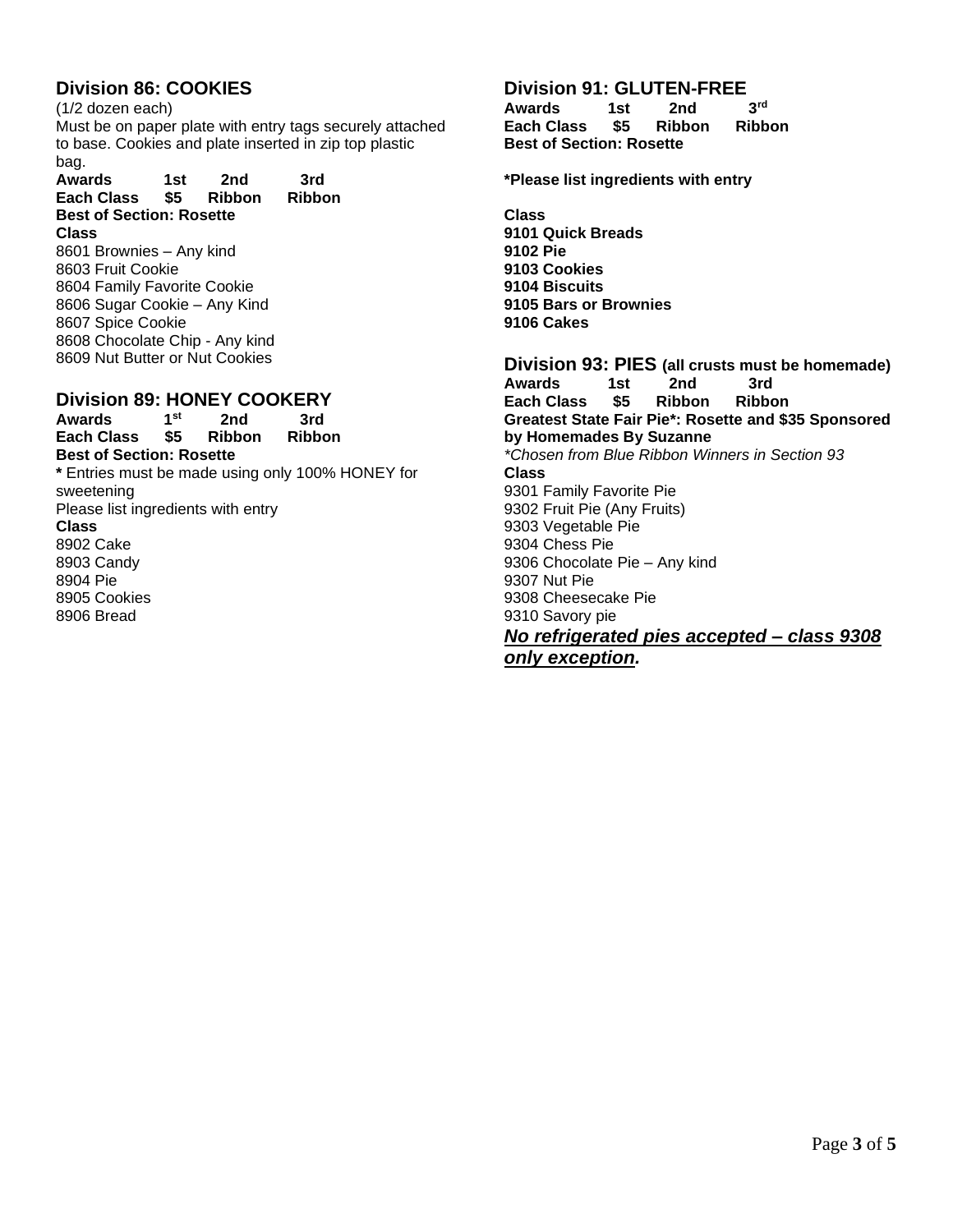

Peanuts are delicious, nutritious and packed with protein. They can be incorporated into any meal or enjoyed as a snack. Get creative with a main course recipe made with peanuts and/or peanut butter! We are looking for your slant on a savory main course dish. It's time to WOW the judges and win first prize with VA peanuts!

## **ENTRY DEADLINE: Thursday, September 2, 2022 DATE OF CONTEST: Sunday, October 2, 2022**

### **PRIZES**

| 1st Prize\$150          |  |
|-------------------------|--|
| 2nd Prize\$125          |  |
| 3rd Prize\$75           |  |
| Honorable Mention: \$50 |  |

## **CONTEST RULES**

- 1. This contest is open to all ages. Must be a legal US resident.
- 2. Any Peanut Butter pie recipe may be submitted. All recipes must use at least ½ cup of peanut butter and/or fresh peanuts.
- 3. To be a contestant, enter on-line at StateFairVa.org. Division 95, class 9501. Please note the entry fee is \$5. Email your typed recipe before competition day to [arts@statefairva.org.](mailto:arts@statefairva.org)
- 4. Directions for preparing the recipe must be clear; measurements should be in level cups, tablespoons, teaspoons or fractions thereof; also include pan size, cooking temperature, number of servings and any other pertinent information. Recipe should serve between 4-6 servings.
- 5. Judging will be based on Taste/Flavor (50%), Creativity (30%), Ease of Preparation (10%) Presentation (10%).
- 6. Decision of the judges will be final.
- 7. Upon submission recipes become the property of the Virginia Peanut Growers Association and the State Fair of Virginia, which reserves the right to edit, adapt, copyright, publish and use for publicity, promotion or advertising without compensation.
- 8. Entries must be presented at the Fair ready for judging.
- 9. The cooking contest superintendent and/or contest sponsor reserves the right to make any changes or decisions prior to or during the contest as deemed necessary. Their decision will be final.

## **DAY OF CONTEST**

- Entries will be received from 11:00 a.m. 12:00 p.m. in Competitive Arts. Please bring a copy of your recipe with you on the day of the contest. The recipe must be typed and emailed to [arts@statefairva.org](mailto:arts@statefairva.org) before competition day.
- Judging will begin at 1:00 p.m.
- Prizes will be awarded at 1:30 p.m. (or when contest is completed).
- Contestants will be admitted into the fair for free with prepared entry on the day of the contest through Gate 2. A delivery map and tickets will be sent via email after entries close.
- Entries may be brought in any type of container (preferably disposable); it is not the responsibility of the fair to return any dishes or containers.
- Entries must be prepared at home and brought to the fair on the day and time of the contest.
- Contact the Culinary Arts Department with any questions at (804) 994-2847.